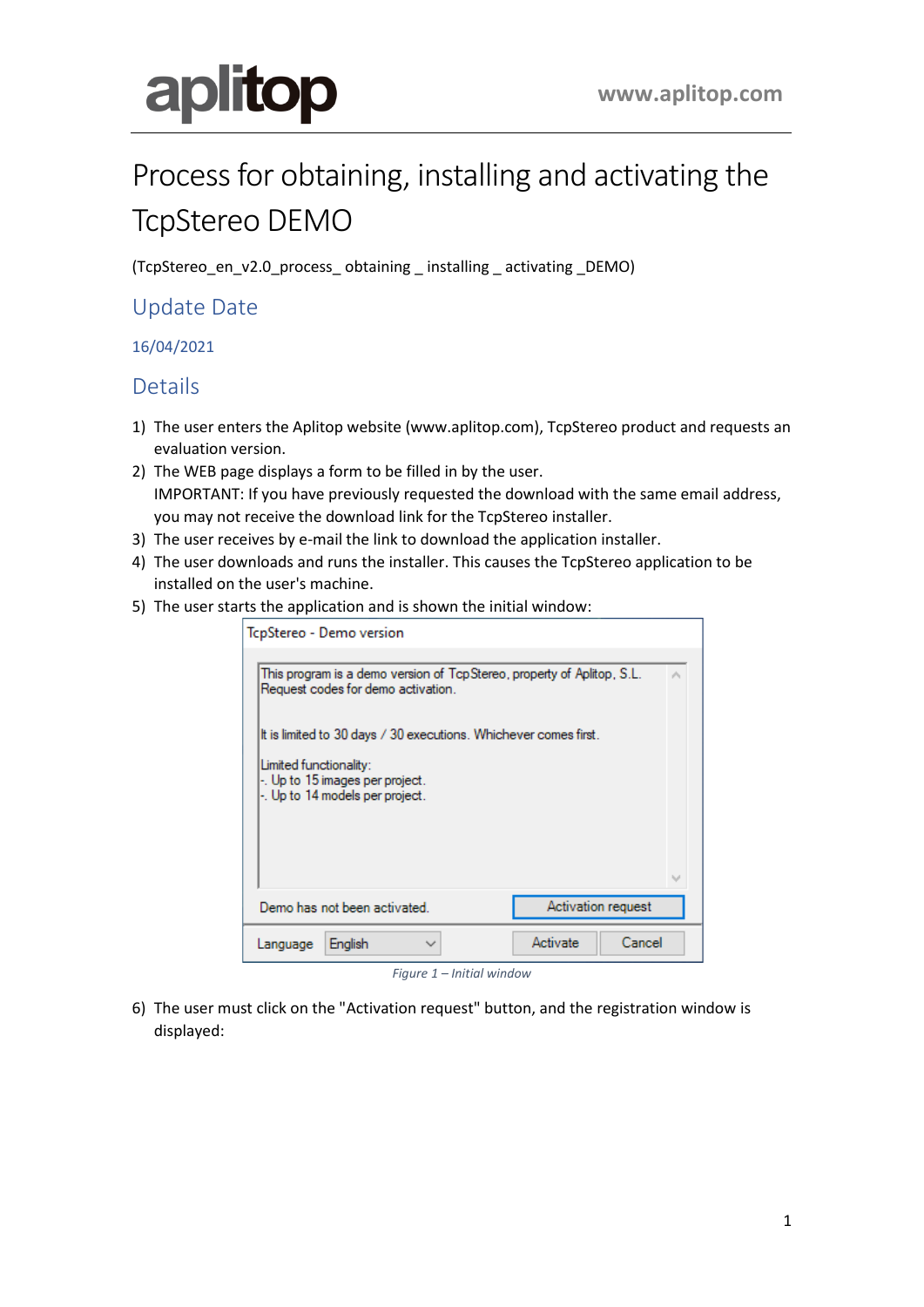## **odilc** ar

| User information        |                                                 |  |
|-------------------------|-------------------------------------------------|--|
|                         | Fill the fields to send the activation request: |  |
| Company                 |                                                 |  |
| (*) Name/Surname        |                                                 |  |
| $"$ ) e-mail            |                                                 |  |
| Phone number            |                                                 |  |
| Fax                     |                                                 |  |
| <b>Address</b>          |                                                 |  |
| City                    |                                                 |  |
| Province                |                                                 |  |
| Postal code             |                                                 |  |
| Country                 |                                                 |  |
| <b>Distributor</b>      |                                                 |  |
|                         |                                                 |  |
| Select request method : |                                                 |  |
| Fax                     | e-mail<br>Close                                 |  |

*Figure 2 – Registration window*

In this window, the user must fill in the fields marked with \*. If the "Fax" button is clicked, the notepad will open, filled with text, which must be sent to Aplitop. If the "e-mail" button is clicked, the user's default e-mail application will open, with a new e-mail for registro@aplitop.com, which should be sent to.

- 7) Once the activation request has been received by Aplitop, the user will be sent an e-mail with the activation code.
- 8) When the user receives the activation code, he/she must click on the "Activate" button in the initial window (Figure 1). The activation window, similar to the following one, will be displayed:

| Demo activation                      |           |          |  |  |
|--------------------------------------|-----------|----------|--|--|
| Request code:                        | 237318251 | 92182428 |  |  |
| Write here the Aplitop's answer code |           |          |  |  |
| Answer code:                         | 00000000  | 00000000 |  |  |
|                                      | ок        | Cancel   |  |  |

*Figure 3 – Activation window*

The request code is different for each PC.

9) The user must enter the activation code received in the first box of the "Answer code". When the OK button is clicked, the application will be activated and will start normally.